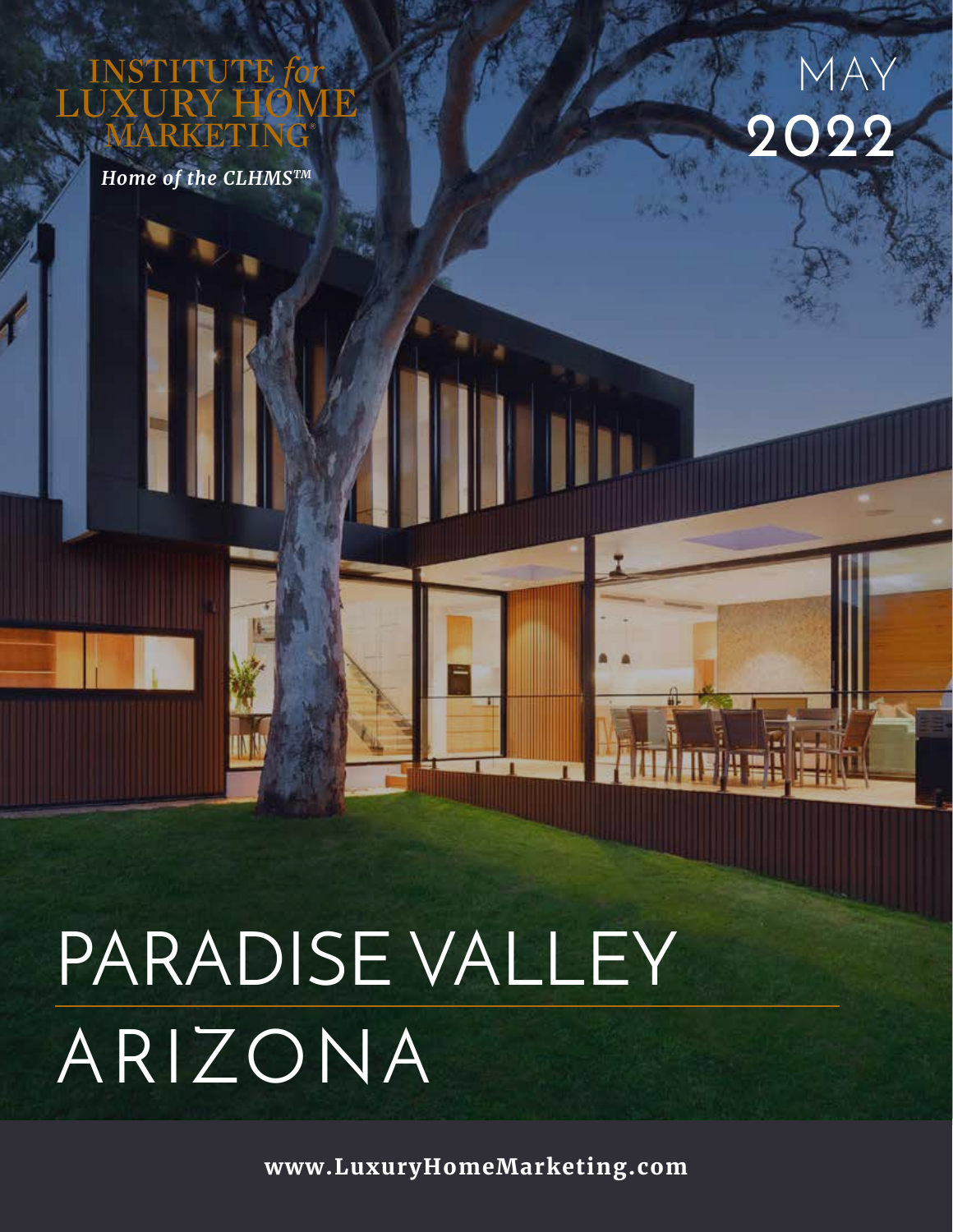# PARADISE VALLEY **SINGLE-FAMILY HOMES**

#### **LUXURY INVENTORY VS. SALES | APRIL 2022**

Inventory Sales

#### *Luxury Benchmark Price<sup>1</sup>:* **\$1***,***700***,***000**



| Square Feet <sup>3</sup> | Price         | <b>Beds</b>    | <b>Baths</b>   | Sold           | Inventory | <b>Sales Ratio</b> |
|--------------------------|---------------|----------------|----------------|----------------|-----------|--------------------|
| -Range-                  | -Median Sold- | -Median Sold-  | -Median Sold-  | -Total-        | -Total-   | -Sold/Inventory-   |
| $0 - 3,999$              | \$2,650,000   | $\frac{1}{4}$  | 3              | 9              | 13        | 69%                |
| $4,000 - 4,999$          | \$3,500,000   | $\frac{1}{4}$  | 5 <sup>1</sup> | 11             | 6         | 183%               |
| $5,000 - 5,999$          | \$4,007,786   | 5              | 6              | 5 <sup>5</sup> | 11        | 45%                |
| $6,000 - 6,999$          | \$6,543,500   | 5              | 6              | 4              | 12        | 33%                |
| $7,000 - 7,999$          | \$3,600,000   | 5 <sub>5</sub> | 6              | 4              | 14        | 29%                |
| $8,000+$                 | \$8,820,000   | 6              | 7              | 8              | 35        | 23%                |

*1 The luxury threshold price is set by The Institute for Luxury Home Marketing. 2Sales Ratio defines market speed and market type: Buyer's < 14.5%; Balanced >= 14.5 to < 20.5%; Seller's >= 20.5% plus. If >100% MLS® data reported previous month's sales exceeded current inventory.*